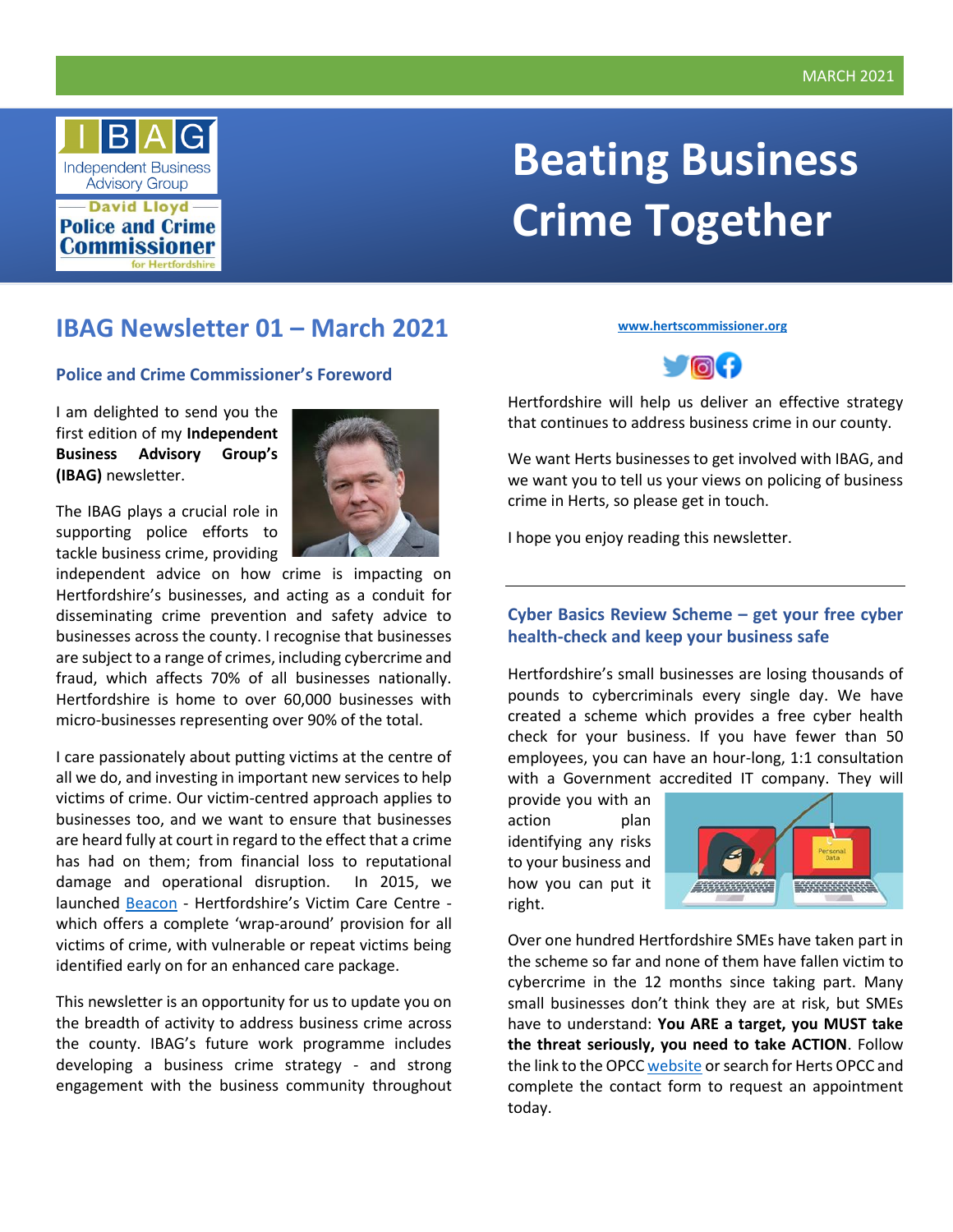This [video message](https://youtu.be/35ztkh3JinY) from the Police and Crime Commissioner explains in more detail the threat of cybercrime faced by SMEs and how SMEs can access the free Cyber Basics Review.

#### **Policing business crime in Herts - tell us what you think**

Crime data discussed at the most recent IBAG meeting highlighted the level of business crime in Hertfordshire: 20% of all crime in the county is classified as a business crime. A business crime is defined as any criminal offence where a commercial enterprise, or person in the course of their employment, and because of that employment, is the victim. Comparing the figures from November 2019 to October 2020 recorded monthly crimes of all types varied between 7,000 and 5,000 a month, with Covid-19 lockdowns having a significant effect on the figures. But each month business crime accounted for around one in five of those crimes.

Looking at business crime by offence type just over 47% was shoplifting, with other theft accounting for another 22%. Criminal damage and burglary accounted for another 9% each.

Businesses in Hertfordshire are encouraged to engage with the IBAG and get involved. The group is a fantastic forum in which to learn about crime prevention and what we are doing to tackle business crime. It is also an opportunity for businesses to suggest what they would like to see in the future in terms of how business crime is policed.

# **Countywide Virtual Barn Meeting – addressing rural crime together**

On 3 February, the Office of the Police and Crime Commissioner (OPCC), Hertfordshire Constabulary and NFU Hertfordshire partnered to host a successful **Countywide Virtual Barn Meeting** to hear the views of farmers and the wider rural community in Hertfordshire on rural crime and help shape rural policing priorities in the county. The full recording of the virtual meeting can be accessed via this [link.](https://vimeo.com/user127464318)

It was attended by over 100 people, from farmers to small business owners, who were able to hear presentations from PCC David Lloyd, Chief Constable Charlie Hall and Sergeant Ryan Hemmings of the Rural Support Team.

The lively Q&A session raised a wide number of topics from fly tipping to hare coursing as well as questions on collaborative work with neighbouring forces across rural areas. The meeting highlighted opportunities that local policing teams will look to take forward in partnership with their communities. If you would like to learn more about the Priority Setting Forums in your local area and the contact details for local officers follow this [link.](https://www.herts.police.uk/Your-area/your-area) More information about the Rural Operational Support Team (ROST) can be accesse[d here.](https://www.herts.police.uk/Information-and-services/Advice/Rural-crime/Rural-Operational-Support-Team)



The OPCC will look to return to in-person barn meetings with bacon sandwiches! - as soon as it is safe to do so. We are also adopting positive technological improvements as a result of the pandemic and will continue to offer more online events to bring the wider rural community together and reduce travel for everyone.

# **Helping SMEs to identify and prevent Modern Slavery**

The SHIVA Foundation, who work with the Hertfordshire Modern Slavery Partnership, held a [webinar](https://www.eventbrite.co.uk/e/how-smes-can-help-prevent-modern-slavery-tickets-133203446093) for SMEs and representatives from business networks and forums to learn about a brand new toolkit to help SMEs spot the signs of Modern Slavery and prevent it. The webinar took place on 17 February.

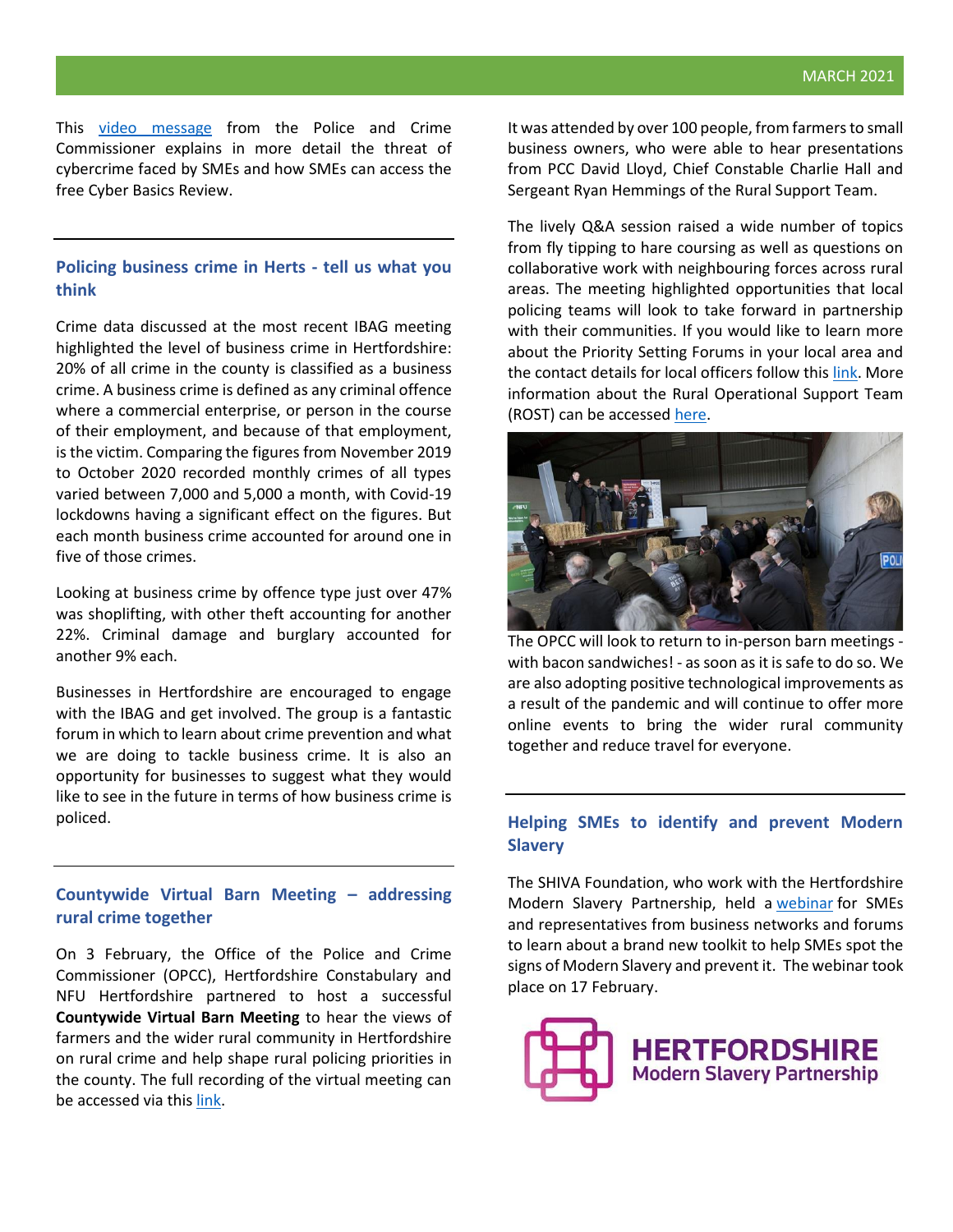The toolkit is free and includes key features such as a simple risk self-assessment, practical steps to protect employees, and clear guidance on how to report modern slavery concerns. All SMEs are encouraged to sign up to learn more about Modern Slavery. The webinar focussed on: the business case for modern slavery prevention, key steps SMEs can take with tools to support, and a Q&A session with participants.

To find out more about the toolkit and the work of the Shiva Foundation visit their [website.](https://shivafoundation.org.uk/) The full toolkit is available [here](https://shivafoundation.org.uk/wp-content/uploads/2021/02/SF_STT_SMEToolkit_2102.pdf) and a summary [here.](https://shivafoundation.org.uk/wp-content/uploads/2021/02/SF_STT_SME_Summary_2102.pdf) More detail on Hertfordshire's Modern Slavery Strategy can be found on the PCC's website here information can be found on the PCC website [here.](https://www.hertscommissioner.org/modern-slavery)

# **Business Watch in Hertfordshire – join now and get the latest crime advice and alerts**

Join Hertfordshire's **Business Watch** for free to get the latest alerts and crime prevention advice from your local policing team. Through Hertfordshire's Business Watch, local businesses work together with police and other partner agencies to reduce crime and help to keep them safe and secure.

Several thousand businesses and tradespeople have already joined Business Watch in Hertfordshire. Members receive messages, alerts, appeals and crime prevention advice from local policing teams and police business crime specialists by email or text via the secure, award winning OWL Online Watch Link system.

Messages include information about crimes currently impacting local businesses, such as thefts, frauds, scams



and cyber-crimes, together with the latest advice about how to avoid your business being targeted by criminals.

Members are encouraged to share information and watch out for each other to help to keep their business, premises, property and neighbouring businesses safe and secure.

Membership of Business Watch in Hertfordshire is free of charge. To join simply visit: [www.owl.co.uk/herts](http://www.owl.co.uk/herts) and

under "Finding Your Nearest Watch in Hertfordshire", select "Business Watch" to register your details.

Alternatively, emai[l police@owl.uk](mailto:police@owl.uk) or call the police nonemergency number 101 and ask for the Watch Liaison Team.

#### **IBAG Webinar Programme – look out for more details soon**

The IBAG hosts an annual seminar for the business community on topics related to business crime. The most recent IBAG seminar focused on the pressing issue of Business Fraud & Cybercrime and the recording can be viewed [here.](https://vimeo.com/470624930)

There are plans to supplement the annual seminar with a series of shorter webinars in 2021. These will be shorter sessions of no longer than one hour which will allow business owners and employees in Hertfordshire to drop in to the session and hear from an expert on a range of topics, from modern slavery to violence in the workplace.

Please keep a close eye on the OPCC website and our social media channels for details of future webinars.

#### **About the IBAG - and how to get involved**

PCC David Lloyd established the county-wide IBAG in order to put in place a strategic forum that brings together the Constabulary, the OPCC and the business community in Hertfordshire and is dedicated to "tackling business crime together".